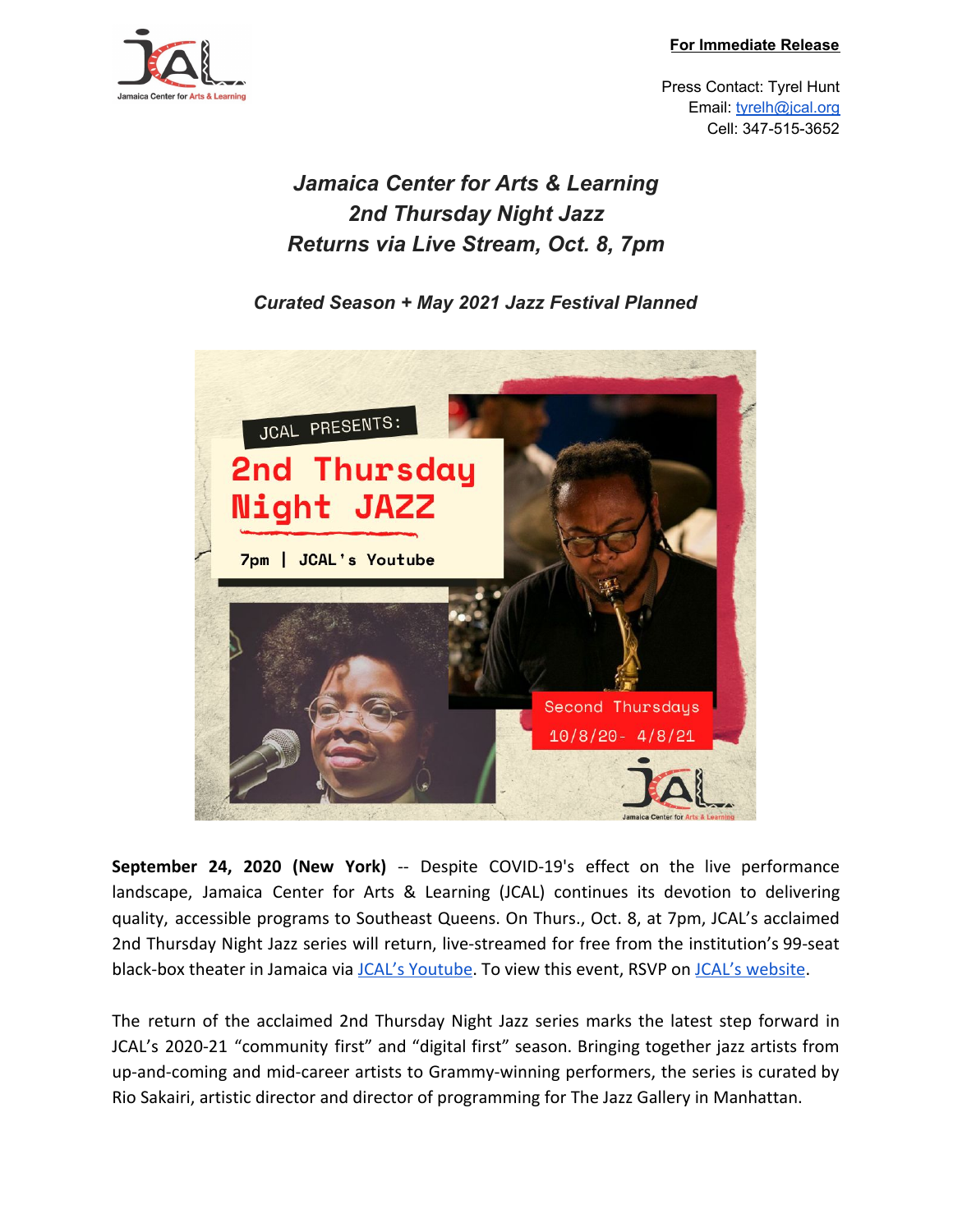

Press Contact: Tyrel Hunt Email: [tyrelh@jcal.org](mailto:tyrelh@jcal.org) Cell: 347-515-3652

Sakairi will also curate JCAL's annual, multi-day Jazz Festival in May 2021, which will take place outside in Southeast Queens as well as live-streamed from JCAL.

2nd Thursday Night Jazz will run monthly from October 2020 to April 2021, live-streamed on JCAL's [Youtube](https://www.youtube.com/channel/UC_D_xuUkmrnHrDUFsg7FZCA). The 2020-21 season features a diverse lineup of seven acts-- including some of the most exciting names in contemporary jazz.

"Jazz is America's classical music," noted JCAL Interim Artistic Director Courtney Ffrench. "All you need is an ear, to let the chords run all over you. We are more than joyful to continue this rich tradition where jazz is presented in our community."

"Yes, we wish the pandemic wasn't keeping our performance spaces closed to the public," added Interim Executive Director Leonard Jacobs. "But JCAL has invested in the technology and redoubled its commitment to segue 2nd Thursday Night Jazz to a live-streaming format - making it accessible to our audience in Southeast Queens and to jazz aficionados worldwide."

"I'm really happy and excited to bring once again a wide array of artists to the JCAL stage," noted curator Rio Sakairi. "Jazz is a living and morphing entity that can bridge differences and foster understanding and collaboration between elements that are seemingly incompatible. I programmed the series so that everyone has something that you can relate to during the course of the season. I hope you'll welcome them into your home virtually and experience something new. You don't have to know anything about them. You'll just have to open your ears and hearts and let them speak to you. It's all about exploration and learning about yourselves through these artists and their offerings!"

Here is the 2nd Thursday Night Jazz season lineup:

| <b>October 8, 2020</b>   | <b>Vanisha Gould Trio</b>               |
|--------------------------|-----------------------------------------|
| <b>November 12, 2020</b> | <b>Melissa Aldana Trio</b>              |
| <b>December 10, 2020</b> | <b>Ritual for the Losses</b>            |
| <b>January 14, 2021</b>  | <b>Nir Felder Trio</b>                  |
| <b>February 11, 2021</b> | <b>Samora Pinderhughes</b>              |
| March 11, 2021           | <b>Amirtha Kidambi</b>                  |
| April 8, 2021            | <b>Immanuel Wilkins Trio</b>            |
| May 2021                 | <b>JCAL Jazz Festival (details TBD)</b> |